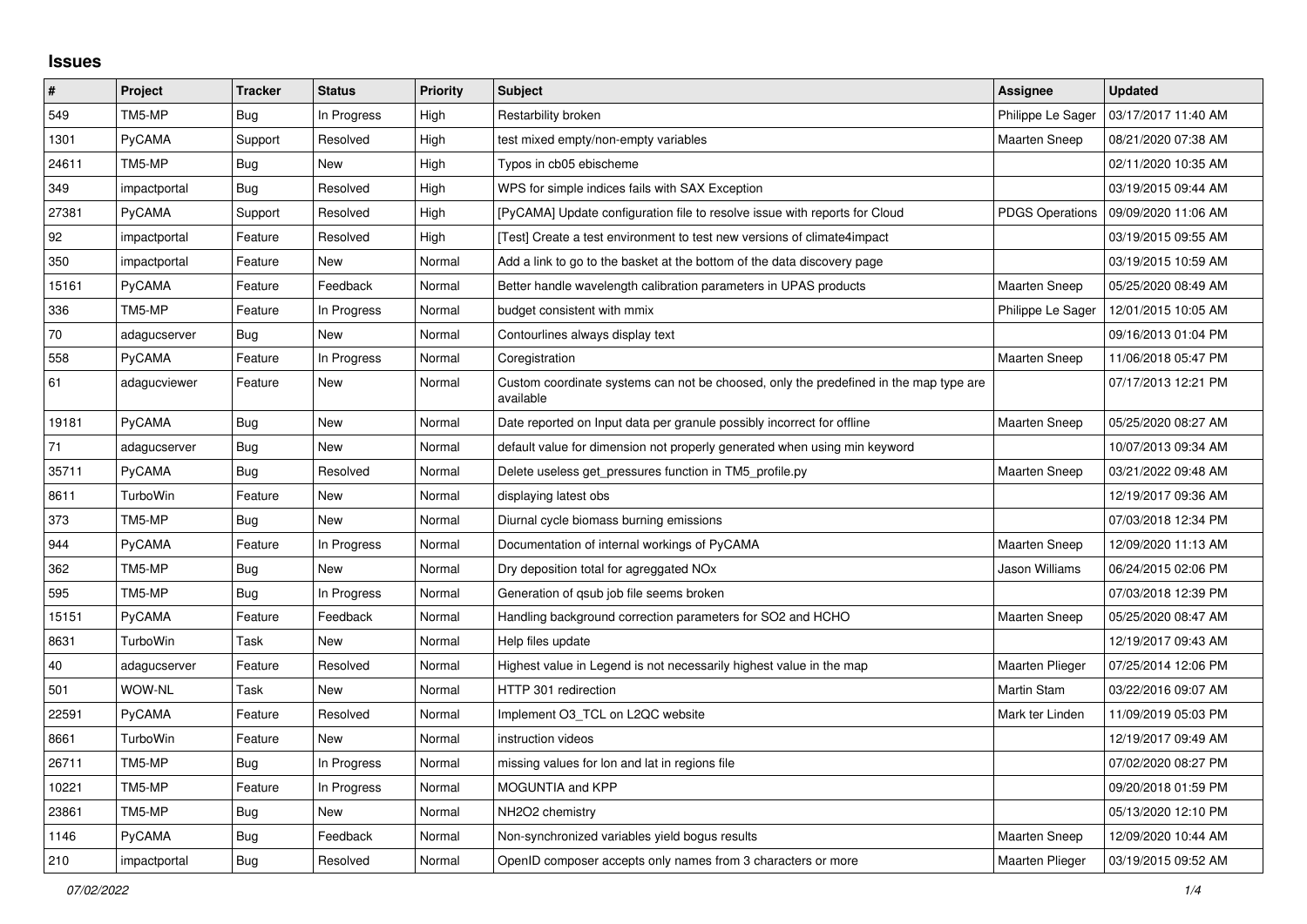| $\pmb{\#}$ | Project      | <b>Tracker</b> | <b>Status</b> | <b>Priority</b> | <b>Subject</b>                                                                                | Assignee             | <b>Updated</b>      |
|------------|--------------|----------------|---------------|-----------------|-----------------------------------------------------------------------------------------------|----------------------|---------------------|
| 574        | TM5-MP       | Support        | In Progress   | Normal          | Optimization of ebischeme can be problematic                                                  | Philippe Le Sager    | 12/20/2017 12:29 PM |
| 8671       | TurboWin     | Feature        | <b>New</b>    | Normal          | option to insert Relative Humidity                                                            |                      | 12/19/2017 09:59 AM |
| 8641       | TurboWin     | Feature        | <b>New</b>    | Normal          | plot position offline                                                                         |                      | 12/19/2017 09:44 AM |
| 161        | adagucserver | <b>Bug</b>     | Resolved      | Normal          | Point datasets where the data starts with a nodata value are not displayed at all             | Maarten Plieger      | 07/25/2014 12:46 PM |
| 28421      | PyCAMA       | Support        | <b>New</b>    | Normal          | Prepare for version 2 quality control monitoring.                                             | Jacques Claas        | 12/01/2020 05:39 PM |
| 9311       | PyCAMA       | Feature        | New           | Normal          | Processing status & lineage as table                                                          | Maarten Sneep        | 05/25/2020 08:48 AM |
| 13811      | PyCAMA       | Support        | <b>New</b>    | Normal          | PyCAMA L2QC Reporting Bugs                                                                    | <b>Maarten Sneep</b> | 04/28/2020 11:43 AM |
| 2161       | TM5-MP       | <b>Bug</b>     | New           | Normal          | Python datetime.strftime function does not support dates before 1900                          |                      | 08/21/2017 12:35 PM |
| 23221      | TM5-MP       | Feature        | In Progress   | Normal          | Remapping of M7 dry/wet radii from restart file missing                                       |                      | 12/05/2019 11:07 AM |
| 34921      | PyCAMA       | <b>Bug</b>     | Resolved      | Normal          | Requested time not covered in CTM file                                                        | Maarten Sneep        | 03/21/2022 09:52 AM |
| 8681       | TurboWin     | Feature        | <b>New</b>    | Normal          | SOG and COG computing                                                                         |                      | 12/19/2017 10:03 AM |
| 62         | adagucserver | <b>Bug</b>     | Resolved      | Normal          | Special tokens like < and > are not encoded in the GetCapabilities document                   | Maarten Plieger      | 07/25/2014 12:05 PM |
| 35721      | PyCAMA       | Feature        | Resolved      | Normal          | Speed up get profiles and get temperature by numba                                            | Maarten Sneep        | 03/21/2022 10:55 AM |
| 1511       | PyCAMA       | Feature        | Resolved      | Normal          | Synchronization of variables                                                                  | <b>Maarten Sneep</b> | 08/21/2020 07:37 AM |
| 1012       | dummy        | Feature        | <b>New</b>    | Normal          | test gantt main project                                                                       |                      | 12/20/2016 09:09 AM |
| 1013       | subproject 1 | Feature        | <b>New</b>    | Normal          | test subproject task gantt                                                                    |                      | 12/20/2016 09:10 AM |
| 39         | adagucserver | Bug            | New           | Normal          | tickround is ignored when WMSExtension NUMCOLORBANDS is used                                  |                      | 06/26/2013 01:50 PM |
| 14161      | PyCAMA       | Support        | Feedback      | Normal          | Time dependent QC questionnaire                                                               | Jacques Claas        | 04/28/2020 09:59 AM |
| 368        | adagucserver | <b>Bug</b>     | New           | Normal          | Time resolution is not correctly calculated automatically                                     |                      | 08/24/2015 11:55 AM |
| 425        | adagucviewer | <b>Bug</b>     | <b>New</b>    | Normal          | Timeseries graph of rgb layers error                                                          |                      | 01/06/2016 01:02 PM |
| 8651       | TurboWin     | Feature        | New           | Normal          | update to WMO cloud atlas                                                                     |                      | 12/19/2017 09:46 AM |
| 32511      | PyCAMA       | <b>Bug</b>     | New           | Normal          | use of coregistration package in loop crashes without warning ("terminated")                  | Maarten Sneep        | 08/19/2021 11:24 AM |
| 38         | adagucviewer | <b>Bug</b>     | <b>New</b>    | Normal          | When reusing a link create with the "Create a Link" menu item, the legend is not<br>displayed |                      | 06/19/2013 01:44 PM |
| 8621       | TurboWin     | Feature        | <b>New</b>    | Normal          | WOW upload                                                                                    |                      | 12/19/2017 09:42 AM |
| 26031      | TM5-MP       | <b>Bug</b>     | New           | Normal          | Wrong rate for KOHHNO4                                                                        |                      | 05/13/2020 12:10 PM |
| 94         | impactportal | <b>Bug</b>     | New           | Normal          | [Account] Handle OpenID problem                                                               |                      | 10/10/2013 10:22 AM |
| 86         | impactportal | Feature        | New           | Normal          | [Account] Keep history of what has been processed                                             |                      | 10/10/2013 10:22 AM |
| 93         | impactportal | Feature        | Resolved      | Normal          | [Basket] Add a "Get All" button to retrieve all items at once                                 |                      | 03/19/2015 09:56 AM |
| 91         | impactportal | Feature        | New           | Normal          | [Basket] Move Basket in menu bar                                                              |                      | 10/10/2013 10:22 AM |
| 83         | impactportal | Feature        | Resolved      | Normal          | [Basket]Add 'Remove all' button                                                               |                      | 03/19/2015 09:58 AM |
| 88         | impactportal | Feature        | Resolved      | Normal          | [Basket]Create widget for basket access in all portal elements                                |                      | 03/19/2015 09:56 AM |
| 84         | impactportal | Feature        | Resolved      | Normal          | [Basket]Enable sorting on basket                                                              |                      | 03/19/2015 09:57 AM |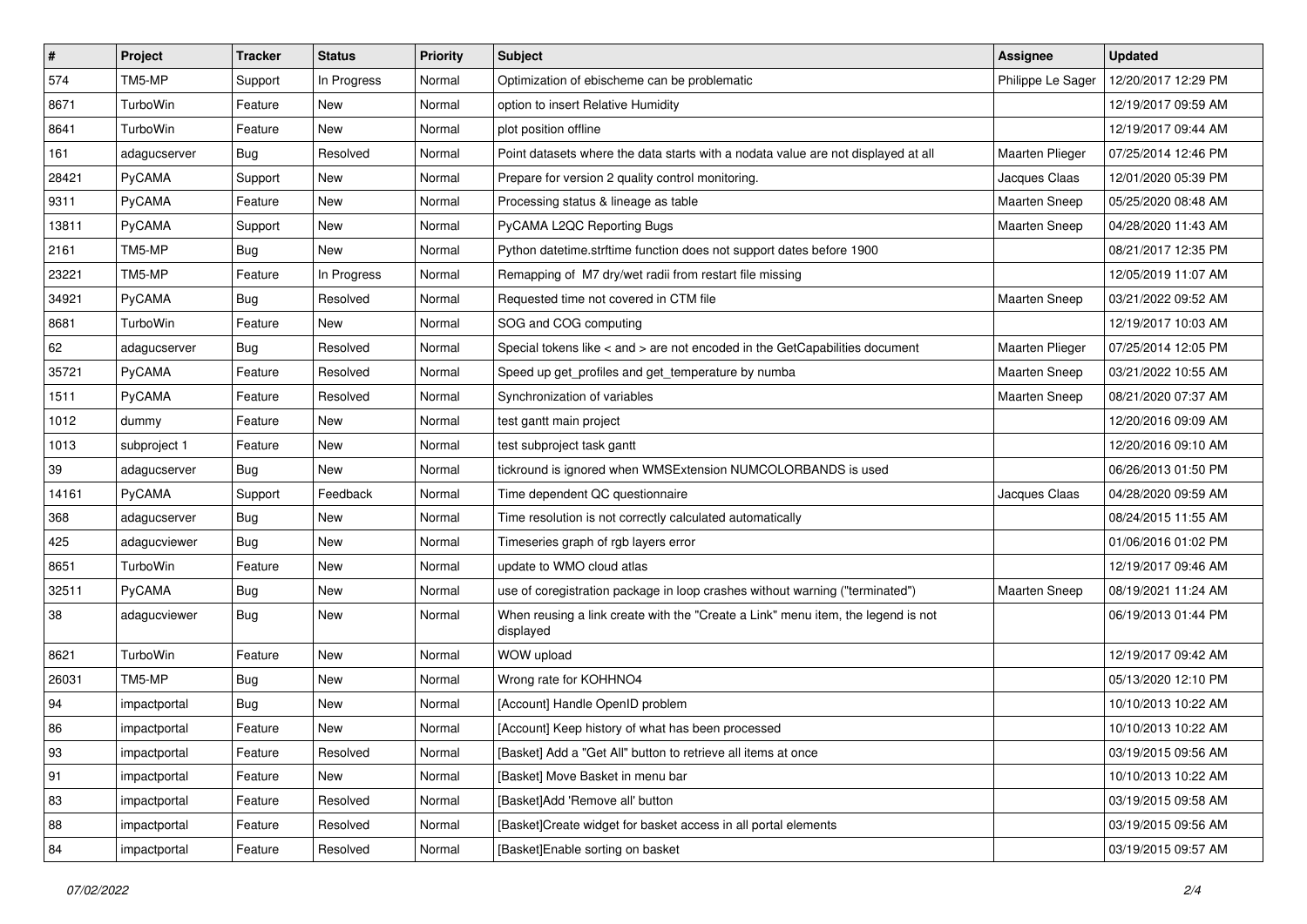| $\vert$ # | Project       | <b>Tracker</b> | <b>Status</b> | <b>Priority</b> | <b>Subject</b>                                                                                             | <b>Assignee</b>        | <b>Updated</b>      |
|-----------|---------------|----------------|---------------|-----------------|------------------------------------------------------------------------------------------------------------|------------------------|---------------------|
| 77        | impactportal  | Feature        | New           | Normal          | [Data] Provide ECLISE data in climate4impact                                                               |                        | 10/10/2013 10:22 AM |
| 73        | impactportal  | Support        | Resolved      | Normal          | [ESG Security] No 'view' on data located at other ESG nodes as BADC and DKRZ                               |                        | 07/15/2014 02:10 PM |
| 37        | adagucviewer  | <b>Bug</b>     | New           | Normal          | [EXTGUI] When refreshing a layer the layerlist is not updated                                              |                        | 06/13/2013 10:28 AM |
| 82        | impactportal  | Feature        | New           | Normal          | [GUI] Improve error messages                                                                               |                        | 10/10/2013 10:22 AM |
| 372       | adagucserver  | <b>Bug</b>     | New           | Normal          | [KDC WCS] Web Coverage Service on point data does not function correctly                                   | <b>Maarten Plieger</b> | 09/09/2015 07:28 AM |
| 87        | impactportal  | Feature        | New           | Normal          | [Map & Plot] Enable to select multiple data from basket for plotting and mapping                           |                        | 10/10/2013 10:22 AM |
| 89        | impactportal  | Feature        | New           | Normal          | [Map&Plot]Generic data selection widget                                                                    |                        | 10/10/2013 10:22 AM |
| 158       | impactportal  | Bug            | Resolved      | Normal          | [OPENDAP] Wrong HTTP status code when file is missing: 403 instead of 404.                                 | <b>Maarten Plieger</b> | 03/19/2015 09:53 AM |
| 33291     | PyCAMA        | <b>Bug</b>     | Resolved      | Normal          | [PDGS-ANOM-8804] Processing error on ALH                                                                   | <b>Maarten Sneep</b>   | 10/05/2021 05:33 PM |
| 27221     | PyCAMA        | Bug            | Resolved      | Normal          | [PyCAMA] crash when encountering empty files                                                               | Maarten Sneep          | 07/28/2020 01:24 PM |
| 28981     | <b>PyCAMA</b> | <b>Bug</b>     | Resolved      | Normal          | [PyCAMA] Hard crash when processing NPP data                                                               | <b>Maarten Sneep</b>   | 11/27/2020 11:54 AM |
| 28431     | PyCAMA        | Support        | Feedback      | Normal          | [PyCAMA] How long should the daily reports be available once the time-dependent<br>monitoring is in place? | Jacques Claas          | 10/15/2020 10:26 AM |
| 27251     | PyCAMA        | <b>Bug</b>     | Resolved      | Normal          | [PyCAMA] incompatibility with python 3.3                                                                   | Maarten Sneep          | 07/24/2020 08:23 AM |
| 30011     | PyCAMA        | Support        | <b>New</b>    | Normal          | [PyCAMA] Prepare release of 1.0                                                                            | <b>Maarten Sneep</b>   | 12/01/2021 10:49 AM |
| 27361     | PyCAMA        | Feature        | Resolved      | Normal          | [PyCAMA] record the file names of the input granules.                                                      | <b>Maarten Sneep</b>   | 07/29/2020 03:23 PM |
| 26171     | PyCAMA        | Feature        | <b>New</b>    | Normal          | [PyCAMA] Skip L3 data in concatenation tool                                                                | <b>Maarten Sneep</b>   | 06/02/2020 09:25 AM |
| 26241     | PyCAMA        | Support        | In Progress   | Normal          | [PyCAMA] Supply list of up to 12 parameters you want to follow over time                                   | Jacques Claas          | 12/01/2020 05:34 PM |
| 26181     | PyCAMA        | <b>Bug</b>     | <b>New</b>    | Normal          | [PyCAMA] Time assigned to time-slice                                                                       | <b>Maarten Sneep</b>   | 06/02/2020 09:27 AM |
| 27841     | PyCAMA        | Support        | <b>New</b>    | Normal          | [PyCAMA] update filters for HCHO (possibly others) to exclude data with QA value < 0.5                     | Maarten Sneep          | 10/20/2020 11:43 AM |
| 26231     | PyCAMA        | Support        | New           | Normal          | [PyCAMA] Verify configuration of PyCAMA for daily extractions                                              | Jacques Claas          | 12/01/2020 05:30 PM |
| 74        | impactportal  | Feature        | New           | Normal          | [Search] Free text search: resolve on server not in browser                                                |                        | 10/10/2013 10:22 AM |
| 75        | impactportal  | Feature        | Resolved      | Normal          | [Search]Move backend to ESGF search                                                                        |                        | 07/15/2014 02:10 PM |
| 81        | impactportal  | Feature        | New           | Normal          | [Transformations] Time series plots WPS for multiple datasets                                              |                        | 10/10/2013 10:22 AM |
| 80        | impactportal  | Feature        | Resolved      | Normal          | [Transformation] CDO indices calculations as WPS service                                                   |                        | 03/19/2015 10:04 AM |
| 90        | impactportal  | Feature        | New           | Normal          | [Use cases] Precoocked data selection widget with use case data                                            |                        | 10/10/2013 10:22 AM |
| 159       | impactportal  | <b>Bug</b>     | Resolved      | Normal          | [WPS] When submitting a WPS job, the XML status document is sometimes not directly<br>available --> Error  | Maarten Plieger        | 03/19/2015 09:52 AM |
| 440       | TM5-MP        | Feature        | New           | Low             | Assumption in calculation of friction velocity over land                                                   |                        | 07/03/2018 12:51 PM |
| 320       | TM5-MP        | <b>Bug</b>     | In Progress   | Low             | <b>Budget inconsistencies</b>                                                                              | Philippe Le Sager      | 01/28/2016 01:00 PM |
| 10281     | TM5-MP        | <b>Task</b>    | <b>New</b>    | Low             | Dry deposition of gas-phase H2SO4 and DMS                                                                  |                        | 07/03/2018 12:51 PM |
| 149       | TM5-ZOOM      | Bug            | New           | Low             | Gfortran compiler                                                                                          |                        | 04/08/2014 10:42 AM |
| 367       | TM5-MP        | Feature        | New           | Low             | Heterogeneous reaction rates for bulk aerosol version                                                      | Jason Williams         | 07/03/2018 12:36 PM |
| 521       | TM5-MP        | <b>Bug</b>     | New           | Low             | Inconsistent NO <sub>x</sub> emissions                                                                     |                        | 07/03/2018 12:30 PM |